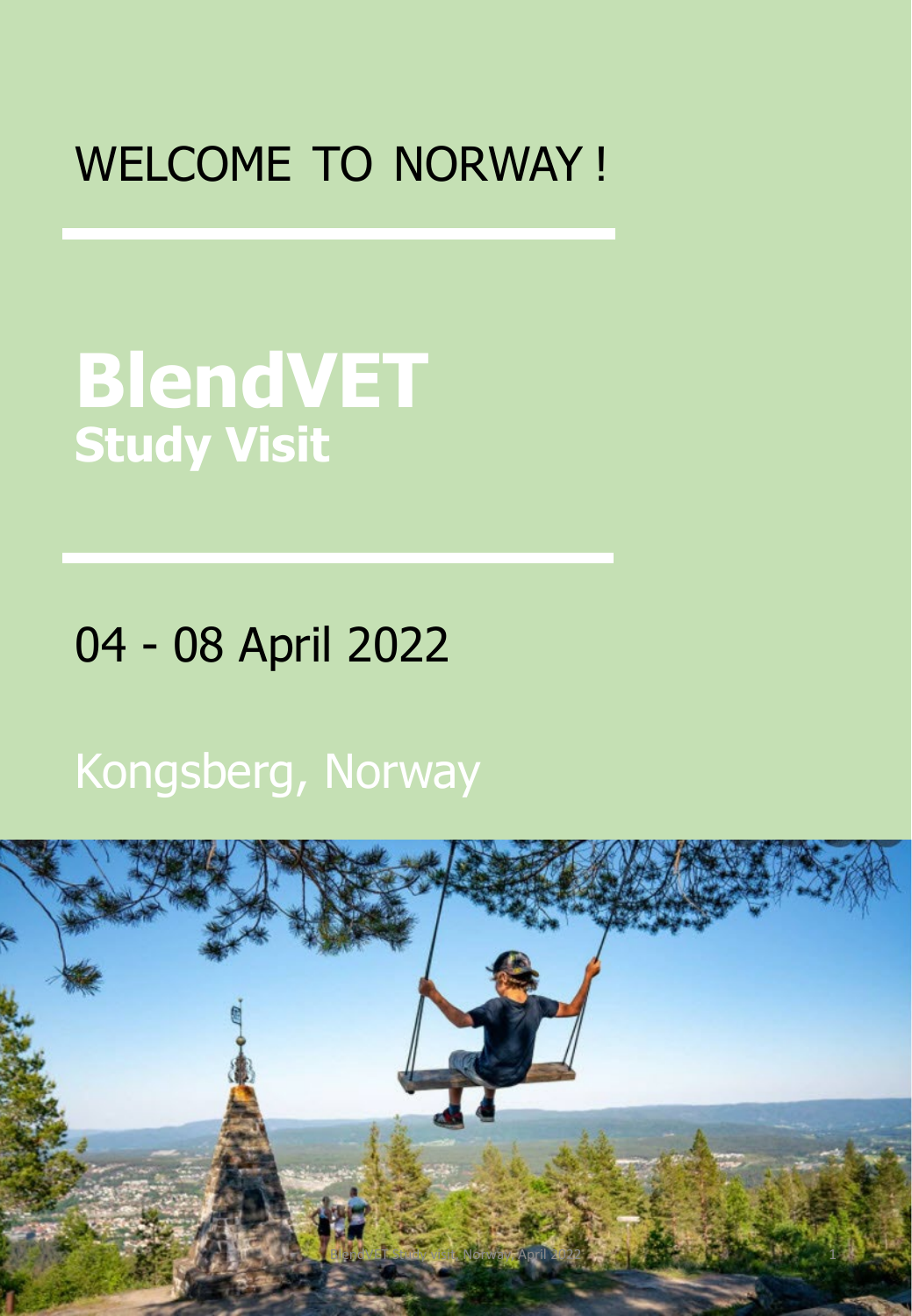## **Agenda for the week**

## Day 1 (5<sup>th</sup> of April)

**Venue:** Fagskolen i Viken, Kongsberg, Hasbergs vei 36, 3616 Kongsberg

- 08.30-09.00 Registration of participants
- 09.00-10.30 Introduction to the Study visit
	- Welcome to Kongsberg and Fagskolen i Viken (Principal / Rector Fagskolen i Viken Eirik Hågensen)
	- County Mayor (Roger Ryberg)
	- EEA funds and internationalization (Linn Therese Bø, The Directorate for Higher Education and Skills)
	- Regional plan
- 10.30-1100 Break
- 11.00-11.45 Practice of blended learning in Mathematics (Sigmund Sundfør)
- 11.45-12.45 Lunch
- 13.00-13.45 Parallel sessions #1; All participants visit two laboratories
	- 1. Practice of blended learning in Industry 4.0 laboratory (Tommy Hvidsten and Hjörtur Jonson)
	- 2. Practice of blended learning
- 14.00-14.45 Parallel sessions #2
- 14.45-15.00 Break
- 15.00-16.30 SI and IS short input Discussion
- 19.00 Dinner, hosted by Fagskolen i Viken Place: Grand Hotel, Christian Augusts Gate 2, 3611 Kongsberg Home | Quality Hotel [Grand \(grandkongsberg.no\)](https://www.grandkongsberg.no/)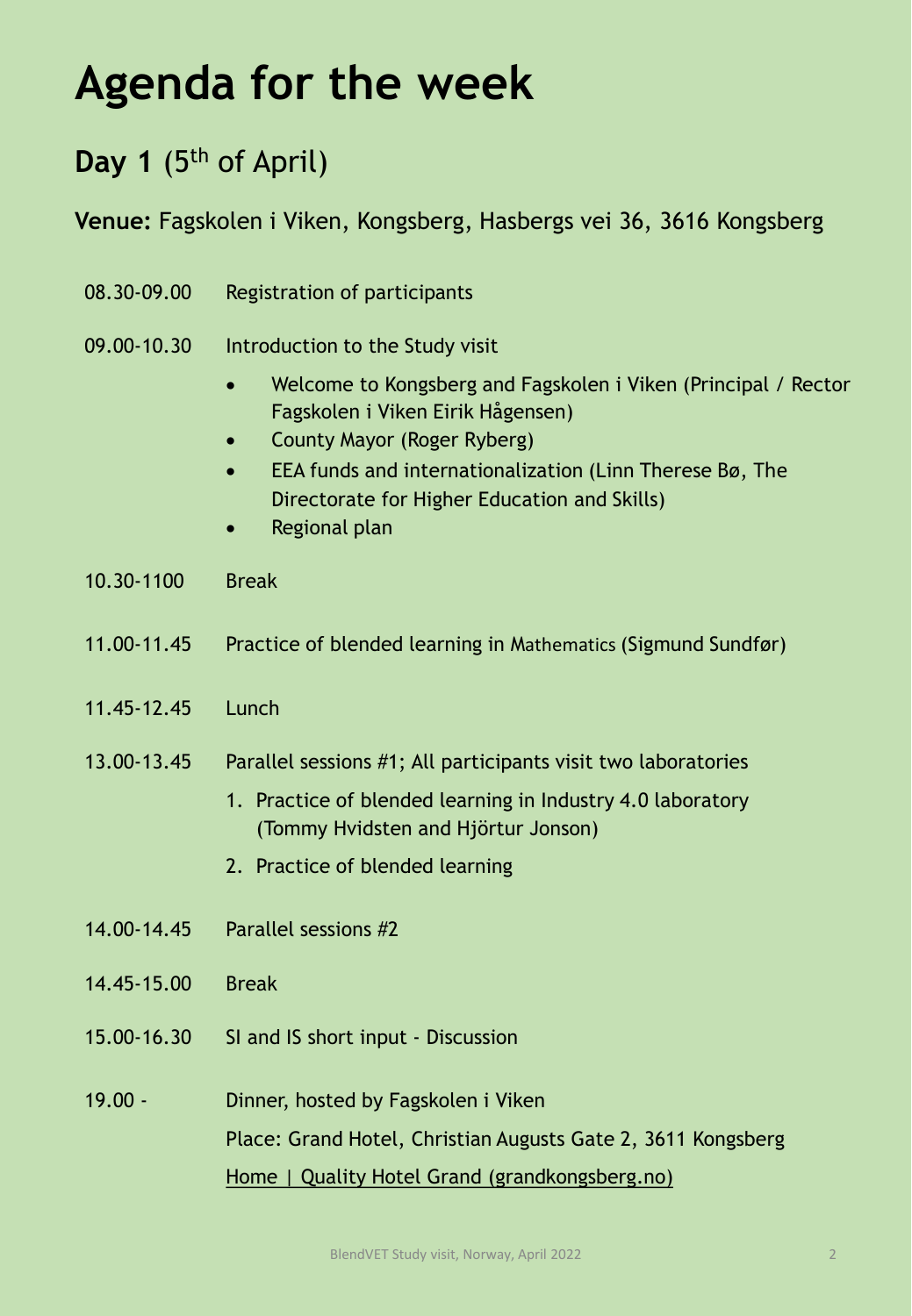## Day 2: (6<sup>th</sup> of April)

**Venue:** Åssiden high school, Drammen, Betzy Kjelsbergs vei 267, 3028 Drammen

| 08.30-09.15    | <b>Transport to Åssiden</b>                                                                                                                                |
|----------------|------------------------------------------------------------------------------------------------------------------------------------------------------------|
| 09.15 -- 09.30 | Introduction to day 2<br>Short presentation of the School                                                                                                  |
| 09.30-11.00    | The group is Divided into several groups<br>Visits in different BlendVET classes<br>$\bullet$                                                              |
| 11,30-12,30    | Presentation<br>University College (Høyskolen i Østfold)                                                                                                   |
| 12.30-13.30    | Lunch in the school Restaurant                                                                                                                             |
| 13.30-14.30    | Blended Learning (local education (VET), Digital strategy and<br>support for the teachers and students)<br>Organisational support for teacher and students |
| 14.30-15.30    | Reflection on study visit outputs                                                                                                                          |
|                | Partner level discussion<br>Joint discussing<br>$\bullet$                                                                                                  |
| 15,30 16,15    | <b>Transport to Kongsberg</b>                                                                                                                              |
| 16.15-17.30    | <b>Break</b>                                                                                                                                               |
| 17,30 - 17,15  | Transport for a guided tour to The king's mine                                                                                                             |
| 18.00-21.30    | Guided tour - King's mine<br>Dinner, hosted by Fagskolen i Viken<br>Venue: The king's mine                                                                 |
| 22.00          | Transport to Hotel(s)                                                                                                                                      |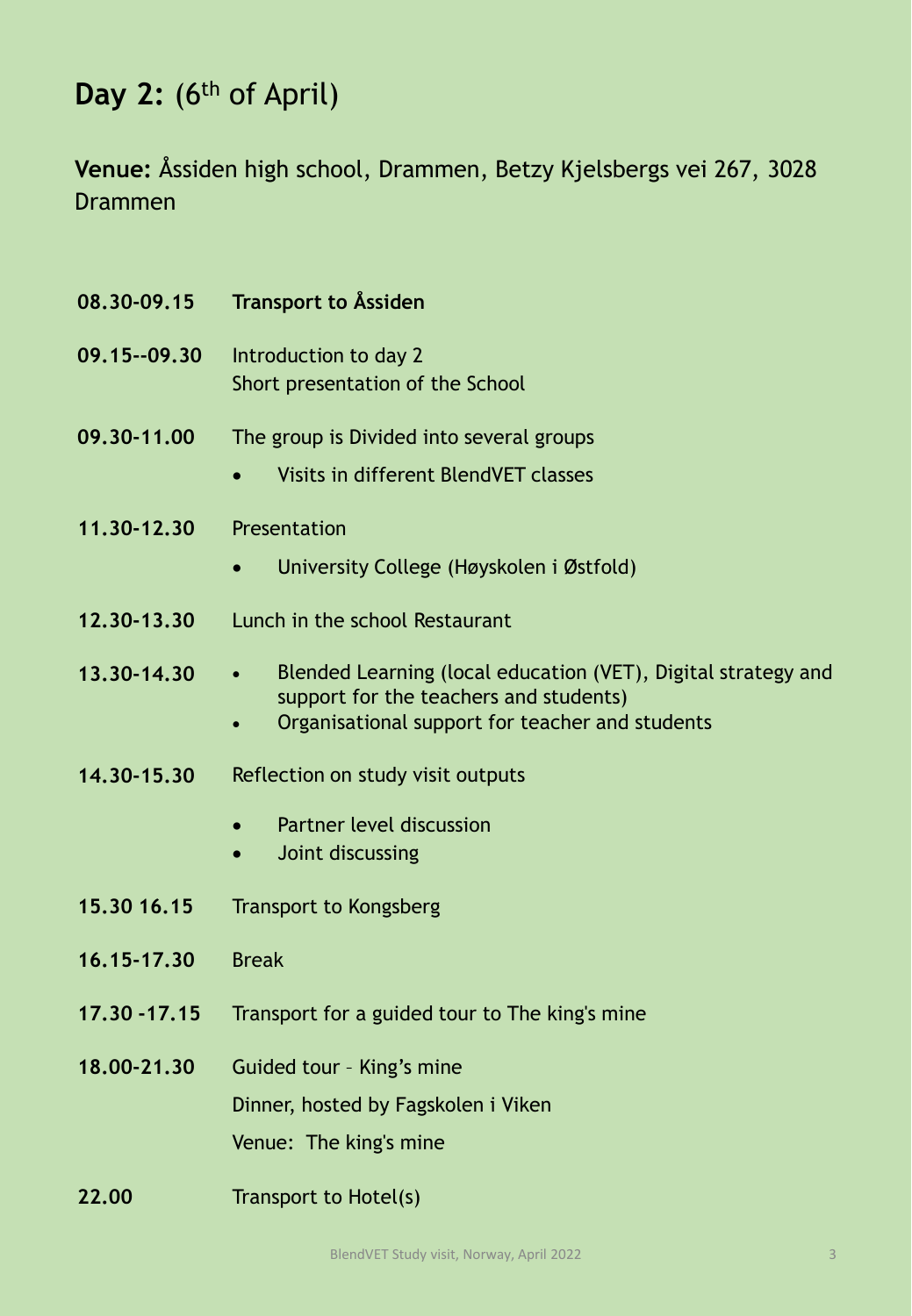## **Partner meeting**

[Agenda in Google Drive](https://docs.google.com/document/d/16ntaDGK5iajT1OSJ7Ng3yOe2fbXwpLvf/edit)

## 7th of April

**Venue:** Quality Hotel Grand, Kongsberg, Chr. Augusts gate 2, Kongsberg

8th of April **Venue:** Fagskolen i Viken, campus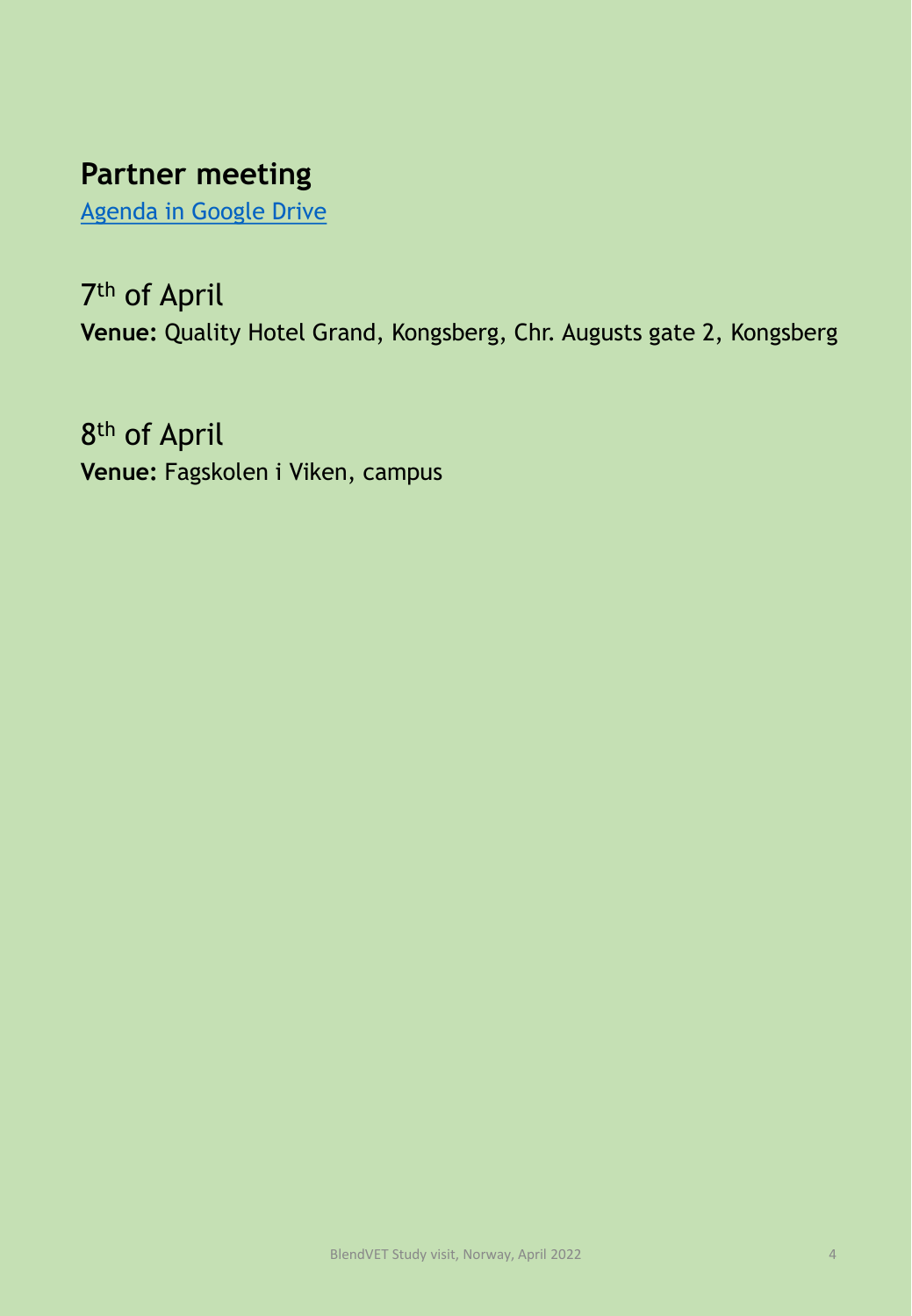### **Travel by train**

#### **Oslo Airport**

The airport is located approximately 47 km north of Oslo.

Ground Transportation from Oslo Airport to Kongsberg:

- By Car approximately 1 hour 45 minutes
- By Train approximately 1 hour, 45 minutes:

The train station is located at the airport, you can buy tickets on the same level as arrival.

The train will be marked Kongsberg (the last stop), and the train leaves once every hour XX:43 (every half hour, XX:13, during rush hour).

[See travel suggestions | vy.no](https://www.vy.no/en/see-travel-suggestions?from=Oslo%20lufthavn&to=Kongsberg%20Stasjon&fromDateTime=2022-04-04T08%3A00%3A04.966Z&fromExternalId=NSR%3ANSR%3AStopPlace%3A58211%2CSILVER_RAIL%3A220%3A76&addons=W3sidHlwZSI6ImJpY3ljbGUiLCJudW1iZXJUb0J1eSI6MH0seyJ0eXBlIjoibGFyZ2VfYW5pbWFsIiwibnVtYmVyVG9CdXkiOjB9LHsidHlwZSI6InNtYWxsX2FuaW1hbCIsIm51bWJlclRvQnV5IjowfSx7InR5cGUiOiJzdHJvbGxlciIsIm51bWJlclRvQnV5IjowfSx7InR5cGUiOiJ3aGVlbGNoYWlyIiwibnVtYmVyVG9CdXkiOjB9XQ%3D%3D&fromPosition=60.193361,11.097887&toPosition=59.673004,9.648122)

Kongsberg to Oslo Airport: [See travel suggestions](https://www.vy.no/en/see-travel-suggestions?from=Kongsberg%20stasjon&to=Oslo%20lufthavn&fromDateTime=2022-04-08T04%3A00%3A04.966Z&fromExternalId=NSR%3ANSR%3AStopPlace%3A60603%2CSILVER_RAIL%3A1631%3A76&toExternalId=NSR%3ANSR%3AStopPlace%3A58211%2CSILVER_RAIL%3A220%3A76&addons=W3sidHlwZSI6ImJpY3ljbGUiLCJudW1iZXJUb0J1eSI6MH0seyJ0eXBlIjoibGFyZ2VfYW5pbWFsIiwibnVtYmVyVG9CdXkiOjB9LHsidHlwZSI6InNtYWxsX2FuaW1hbCIsIm51bWJlclRvQnV5IjowfSx7InR5cGUiOiJzdHJvbGxlciIsIm51bWJlclRvQnV5IjowfSx7InR5cGUiOiJ3aGVlbGNoYWlyIiwibnVtYmVyVG9CdXkiOjB9XQ%3D%3D&fromPosition=59.67227,9.651194&toPosition=60.193361,11.097887) | vy.no

#### By train **from Oslo Sentral station to Oslo Airport** takes 23-25 minutes

[See travel suggestions | vy.no](https://www.vy.no/en/see-travel-suggestions?from=Oslo%20S&to=Oslo%20lufthavn&fromDateTime=2022-04-09T08%3A00%3A04.966Z&fromExternalId=NSR%3ANSR%3AStopPlace%3A59872%2CSILVER_RAIL%3A100%3A76&toExternalId=NSR%3ANSR%3AStopPlace%3A58211%2CSILVER_RAIL%3A220%3A76&addons=W3sidHlwZSI6ImJpY3ljbGUiLCJudW1iZXJUb0J1eSI6MH0seyJ0eXBlIjoibGFyZ2VfYW5pbWFsIiwibnVtYmVyVG9CdXkiOjB9LHsidHlwZSI6InNtYWxsX2FuaW1hbCIsIm51bWJlclRvQnV5IjowfSx7InR5cGUiOiJzdHJvbGxlciIsIm51bWJlclRvQnV5IjowfSx7InR5cGUiOiJ3aGVlbGNoYWlyIiwibnVtYmVyVG9CdXkiOjB9XQ%3D%3D&fromPosition=59.910357,10.753051&toPosition=60.193361,11.097887)

### **Accommodation**

Kongsberg Vandrerhjem Hasbergs vei 5, 3616 Kongsberg Phone num.: +47 32 73 20 24 E-mail: [kongsberg@hihostels.no](mailto:kongsberg@hihostels.no) <https://www.kongsberg-vandrerhjem.no/> Distance from train station; 1200 meters

Quality Hotel Grand, Kongsberg Chr. Augusts gate 2, 3611 Kongsberg Phone num,: +47 32 77 28 00 E-mail: [kongsberg@choice.no](mailto:kongsberg@choice.no) [Hotel Kongsberg | Quality Hotel Grand, Kongsberg \(nordicchoicehotels.com\)](https://www.nordicchoicehotels.com/hotels/norway/kongsberg/quality-hotel-grand-kongsberg/?_ga=2.134447473.1023017205.1646902848-1529165802.1613046382) Distance from train station; 500 meters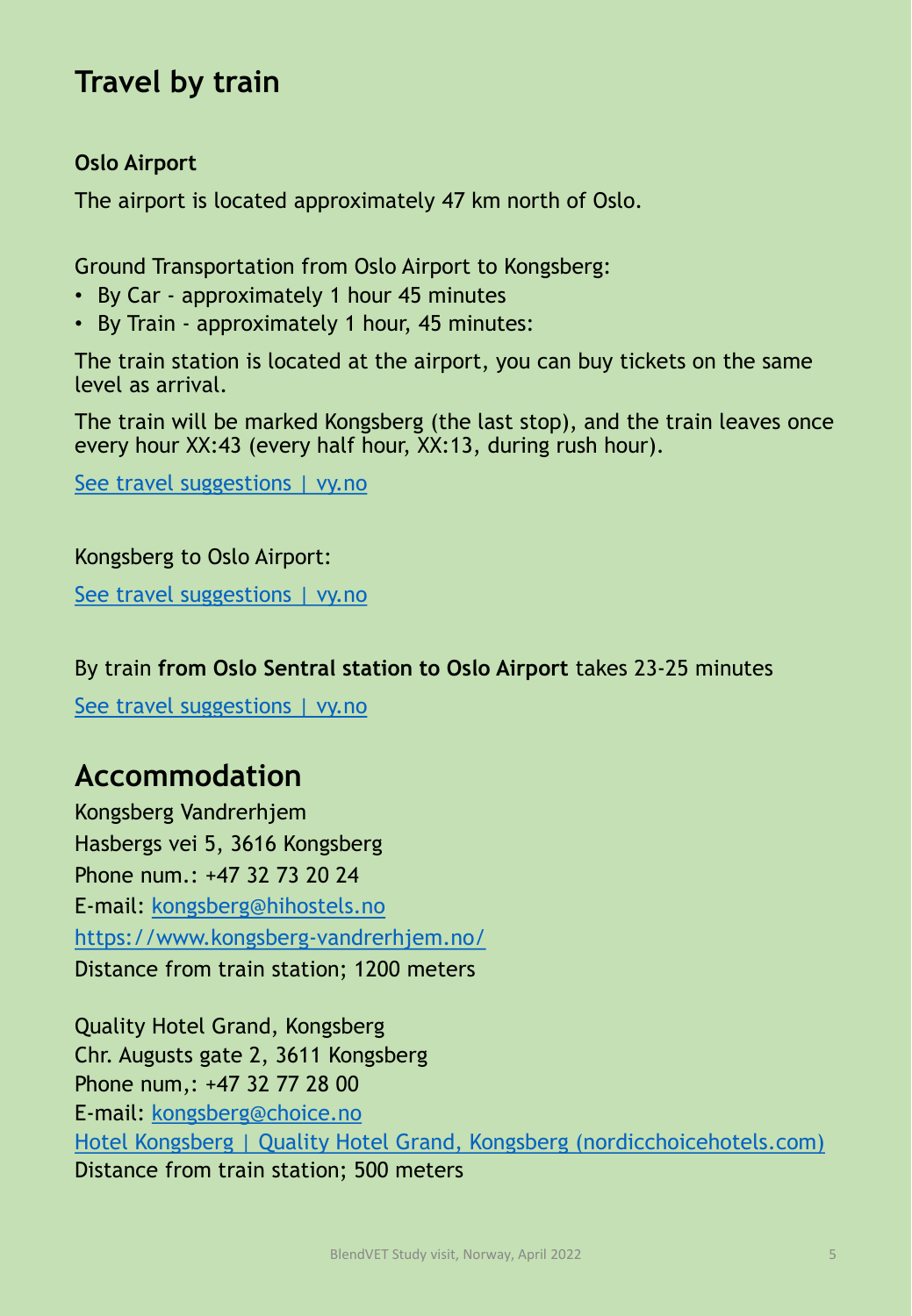## **Equipment List**

Comfortable clothing for both indoor and outdoor sessions. The weather may be mixed so please bring a waterproof jacket. Outdoor / worksite footwear and clothing. Laptop or tablet.

## **Contact people / details**

Emergency service phone number: 113 Helene Mallasvik; +47 48 12 90 21 Ann-Kristin Torstensen; +47 32 30 33 02 Jonny Pettersen; +47 93 21 73 85

## **Covid information**

#### **Travel to Norway and national recommendation and rules**

The Norwegian Government is removing all regulatory measures against COVID-19, including the requirement to wear a face covering, keep a 1 metre distance, and the duty to go into isolation when people are sick.

[Travel to Norway -](https://www.regjeringen.no/en/topics/koronavirus-covid-19/travel-to-norway/id2791503/) regjeringen.no

[Coronavirus in Norway: Travel advice -](https://www.helsenorge.no/en/coronavirus/international-travels) helsenorge.no

#### **Leaving Norway**

You will need to familiarize yourself with the general travel advice for the country you are travelling to. See [Re-Open EU](https://reopen.europa.eu/en) for updated information on EU countries' rules and restrictions.

Plan ahead and make sure you:

- Understand what your travel and health insurance will cover.
- Can make arrangements to extend your stay and be away for longer than planned.